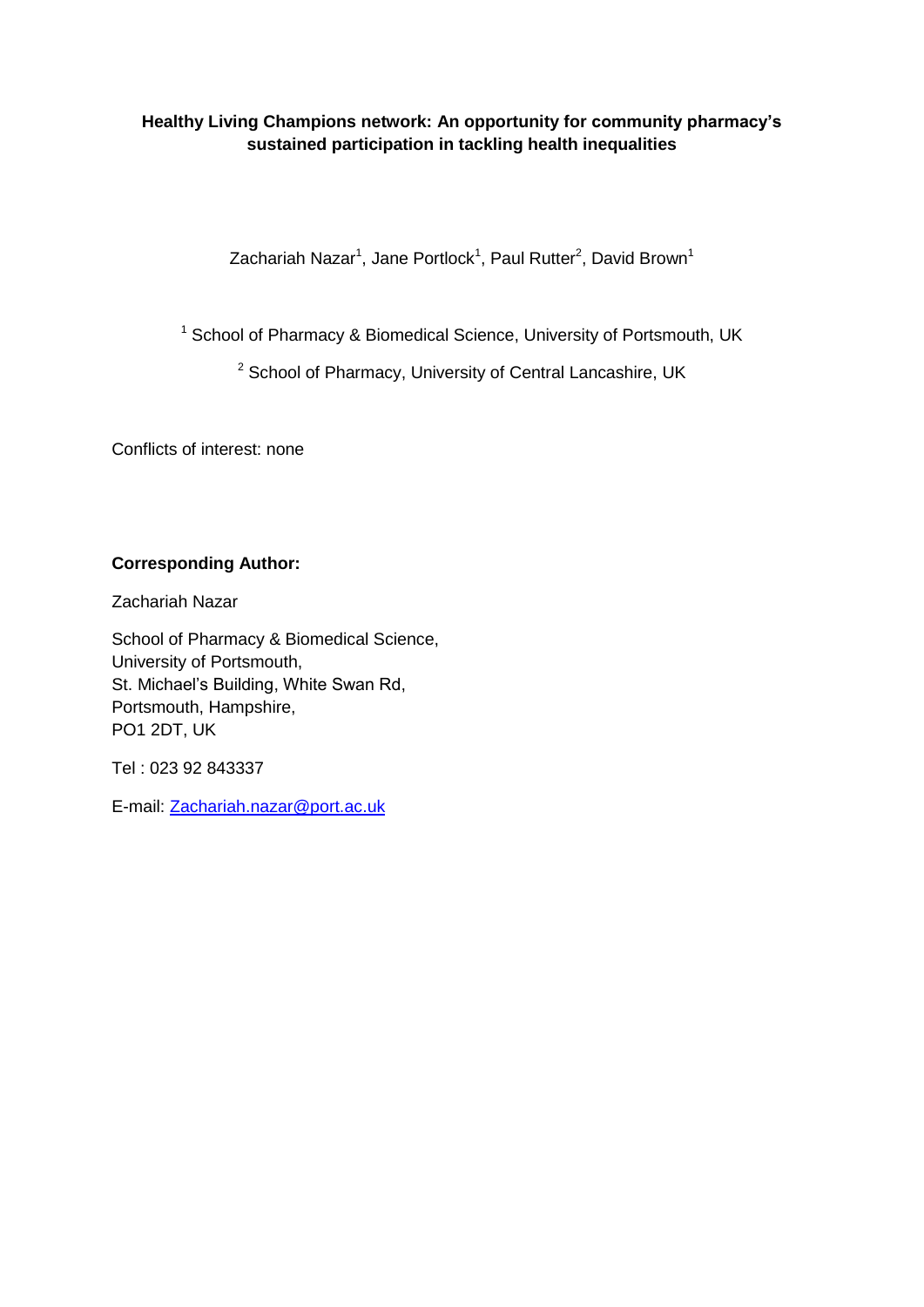### **Article Synopsis:**

This study employed focus groups to explore Healthy Living Champions' (HLC) opinions on the networking opportunities available and their contribution to sustained participation in the Healthy Living Pharmacy initiative.

The outcomes have added to the existing body of evidence that HLCs are motivated to develop their role in delivering pharmacy services and are key facilitators in the continued success of the HLP project.

This research has identified the important contribution of HLC network meetings in providing HLCs with professional development, networking opportunities and continued enthusiasm. Furthermore this study offers recommendations to develop and sustain the HLC network.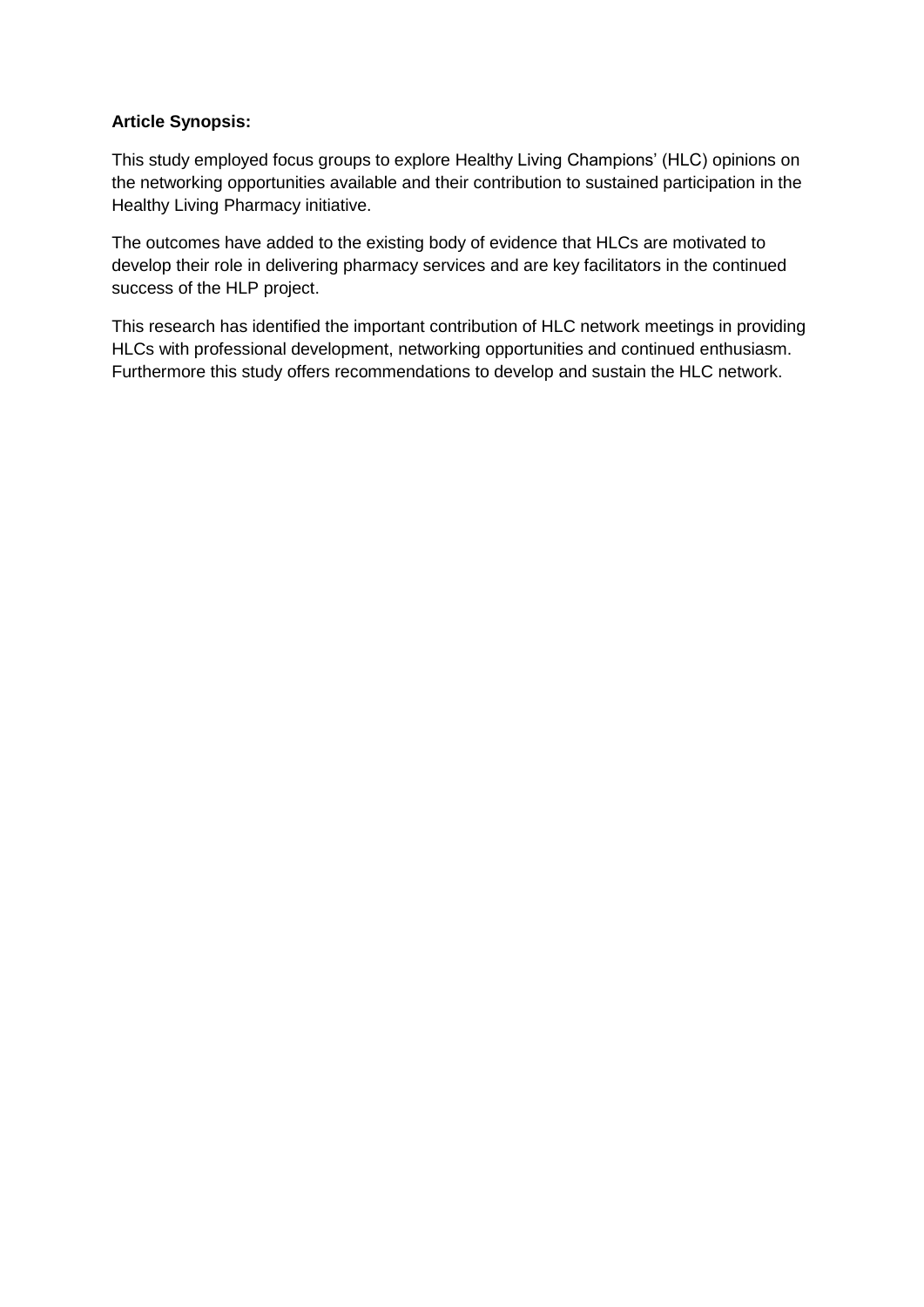### **Abstract**

**Background:** HLP evaluations recognise HLCs as key contributors to the project's success; the project has served to reduce pressure on family doctor services and clients who would have otherwise not sought professional advice have accessed HLP services.

**Objectives:** To investigate the impact of innovative networking opportunities in supporting HLCs to function within their role and to explore the network's potential in promoting sustained HLP participation.

**Method:** Twenty of Portsmouth's HLCs (n=33) agreed to participate in focus groups. Transcripts were subjected to interpretative phenomenological analysis guided by grounded theory. The transcripts were read repeatedly; recurrent themes were identified and coded manually and consensus was reached by discussion within the research team.

**Findings:** Network meetings provide HLCs with professional development, networking opportunities and continued encouragement. Recommendations to develop and sustain the network included the formation of a group committee and establishing of a communication facility accessible between meetings.

**Conclusion:** The successful Portsmouth HLP project informed the design of UK HLP projects. The current focus is to build a successful strategy to sustain the positive outcomes, building on the recognised enablers. This study contributes further lessons learnt to guide health commissioners and service implementers to best support staff development, involvement and motivation through innovative practice.

**Key words:** Healthy people programs; healthy living pharmacy; community pharmacy services; community health network; health promotion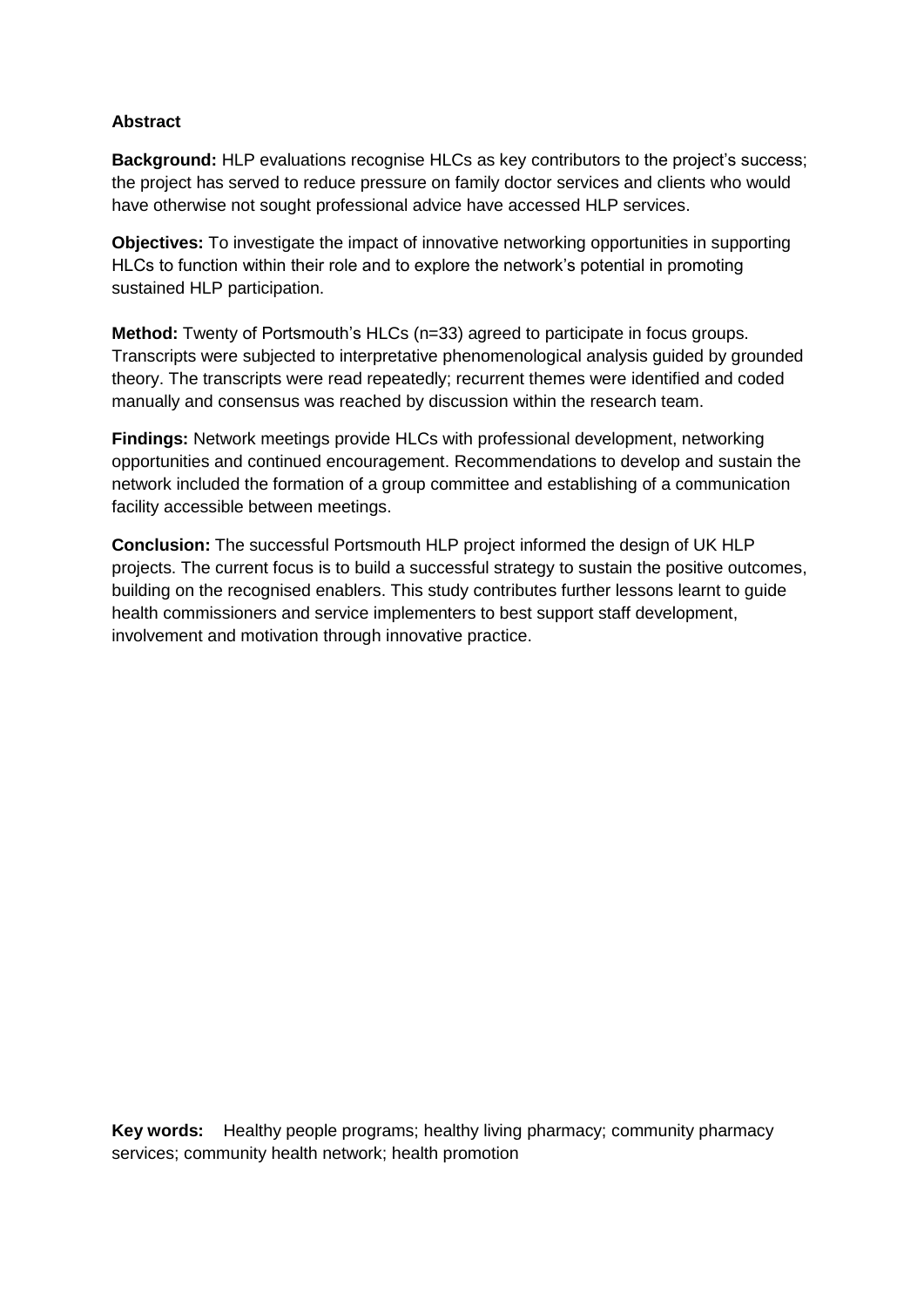# **Healthy Living Champions network: An opportunity for community pharmacy's sustained participation in tackling local health inequalities**

### **Introduction**

Within global health policy, self-care is becoming an increasingly prominent element of patient care<sup>[1-3](#page-8-0)</sup>. Community pharmacy offers a number of benefits as a setting for delivering self-care activities and advice. With extended opening hours and no appointment needed for advice, community pharmacy can be more acce[s](#page-8-1)sible than other settings<sup>4</sup>. Research has recognised that the public trusts advice received from community pharmacies<sup>[5](#page-8-2)</sup>. A review of evidence has confirmed the potential of pharmacy in the area of delivering public health initiatives, and suggests that pharmacy teams can make a positive contribution to public health<sup>[6](#page-9-0)</sup>.

The White Paper, Pharmacy in England: Building on strengths, delivering the future  $(2008)^7$  $(2008)^7$  $(2008)^7$ identified the potential for establishing a role for community pharmacies within the public health service sector across England. Recommendations were made to increase pharmacy's contribution to promoting better health, prevention and early detection of disease and managing patients with long-term conditions.

The Healthy Living Pharmacy (HLP) initiative is a Department of Health (DoH) commissioned project designed to quality-assure the delivery of health and well-being [s](#page-9-2)ervices that address local health inequalities $8$ .

The project, piloted in Portsmouth in 2010 and rolled out nationally in 2011, appears to have made a positive impact on community pharmacy services<sup>9</sup>[.](#page-9-3) It has produced a strong community of participating pharmacies and clients have benefitted from the services provided<sup>[10,](#page-9-4) [11](#page-9-5)</sup>. Table 1 illustrates key benefits to pharmacy contractors who adopted the HLP model.

#### **Table 1:UK HLP evaluation of pharmacy contractors (n=153)[10](#page-9-4)**

| 33% experienced higher prescription volumes   |
|-----------------------------------------------|
| 43% reported a rise in income                 |
| 61% experienced increased demand for services |
| 80% found staff were more productive          |

The national evaluation also identified that 20% of individuals (n=1034) using HLP services would not have accessed services elsewhere, thus facing the risk of deterioration in their health, and 60% of individuals would have otherwise accessed their family doctor, thus further burdening this already overwhelmed resource<sup>[12](#page-9-6)</sup>. The evaluation also recognised, in different demographics and geographies, there is a consistent performance across different services delivered by HLPs, suggesting that the HLP concept can be replicated in other areas.

An extensive body of evidence demonstrates the improved health outcomes from community pharmacy initiatives<sup>[6,](#page-9-0) [9](#page-9-3)</sup>. However, research has indicated that although the diversifying role of community pharmacy from traditional dispensing activities to greater involvement in health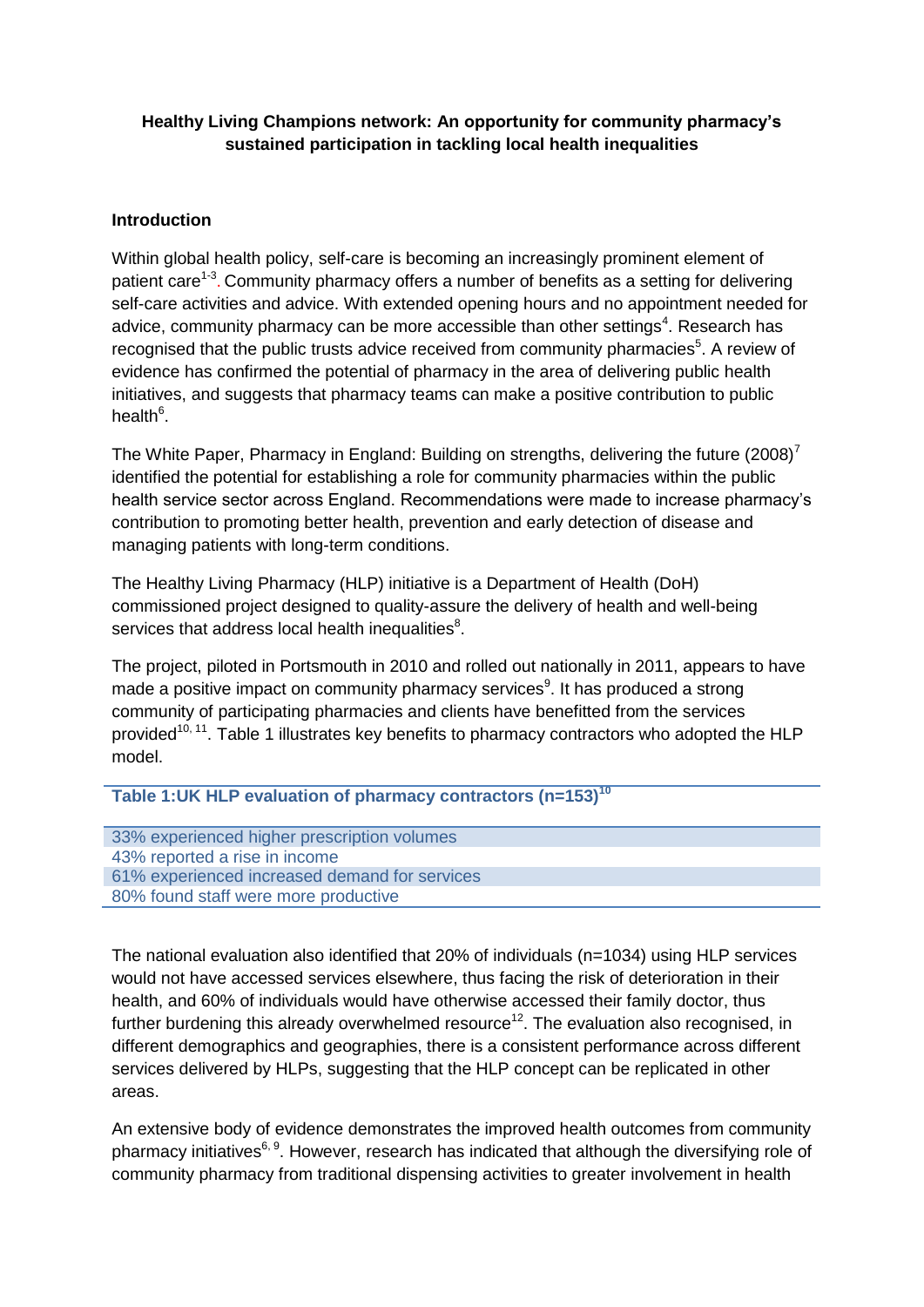improvement is largely accepted, and the importance of providing health and well-being services is understood, the role is still considered secondary to medicine related roles. However despite some initial success, many pharmacists view public health activities as less important than traditional roles and cite lack of time and confidence as barriers to further expansion of service provision<sup>[5,](#page-8-2) [6,](#page-9-0) [13](#page-9-7)</sup>.

It has since been recognised that employing the appropriate skill mix in community pharmacy is a key enabler in enhancing pharmaceutical care by making better use of the knowledge and aptitude of pharmacy support staff and pharmacists<sup>[14](#page-9-8)</sup>. Effective use of skill mix in upskilling support staff and education provision has resulted in improved efficiency, sustained service involvement and freeing up pharmacist's time<sup>[15](#page-9-9)</sup>.

The HLP framework recognised the benefits of skill mix and considered the integral contribution pharmacy support staff could have in service delivery<sup>[10,](#page-9-4) [11](#page-9-5)</sup>. To deliver the HLP concept there was a criterion for a non-pharmacist member of staff to undergo further training and become a Healthy Living Champion (HLC). The role of the HLC includes proactively engaging with the public, understanding the local health and well-being services available, establishing and maintaining a health promotion zone and delivering health and well-being services within the pharmacy.

Table 2 summarises some of the training available for HLCs.

### **Table 2: Training for HLCs**

There are many national and local organisations that provide accredited HLC courses including the core Royal Society for Public Health's(RSPH) Understanding Health Improvement Level 2 qualification<sup>[16](#page-9-10)</sup>

This course consists of four modules followed by a Multiple Choice Question assessment:

- Inequalities in health
- How effective communication can support health messages
- Importance of promoting improvements in health and well-being
- Impact of behaviour change on health and well-being

In addition the RSPH offers other qualifications to further develop the skills and knowledge of a Healthy Living Champion:

- Level 2 Award in Applied Health Improvement
- Level 2 Award in Encouraging a Healthy Weight and Healthy Eating
- Level 2 Award in Encouraging Physical Activity
- Level 2 Award in Health Promotion (General Health and Wellbeing)
- Level 2 Award in Health Promotion (Oral Health)
- Level 2 Award in Supporting Smoking Cessation
- Level 2 Award in Understanding Alcohol Misuse
- Level 2 Award in Understanding Behaviour Change
- Level 2 Award in Understanding the Delivery of an NHS Health Check

Research investigating HLP success revealed the key role HLCs played in motivating staff, networking and collaborating with local pharmacy teams in community outreach projects, and supporting continued engagement with the HLP project<sup>[11](#page-9-5)</sup>. Furthermore, research has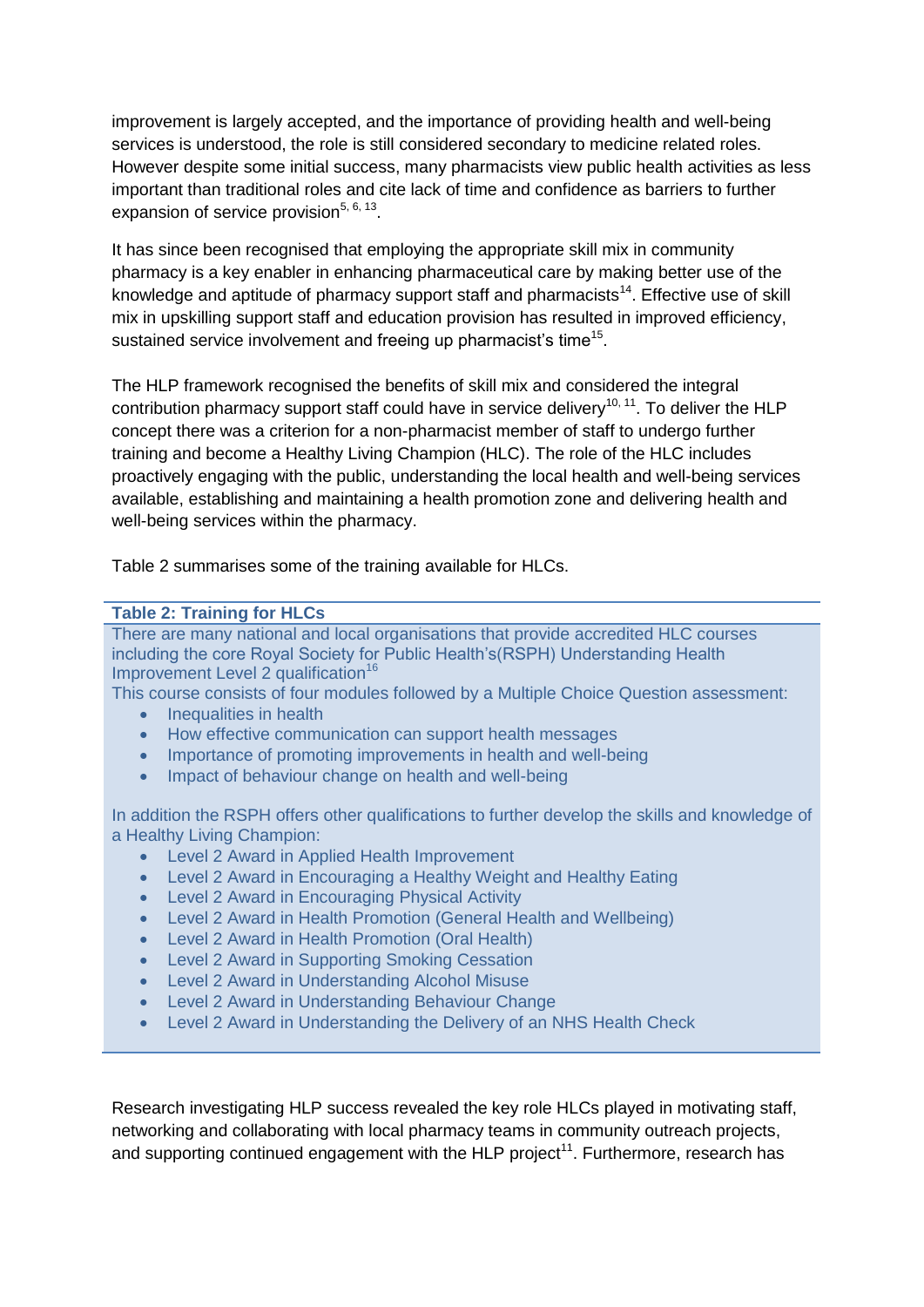identified that pharmacy staff trained as HLCs embraced the role and saw personal and patient benefit in delivering pharmacy public health services<sup>[17](#page-9-11)</sup>.

In Portsmouth, a 'pharmacy community' was created<sup>[11](#page-9-5)</sup>, whereby the HLCs formed a networking group and met periodically. HLCs reported that these meetings acted as a source of motivation to engage with HLP activities<sup>[11](#page-9-5)</sup>. The local commissioner, therefore, continued to facilitate and fund networking meetings. The aim of this was to sustain the enthusiasm around HLP activities and to ensure the key role HLCs contribute in delivering HLP engagement, was supported with education and professional development.

Although the key enablers for HLP delivery have been recognised in the literature<sup>[10,](#page-9-4) [18,](#page-9-12) [19](#page-9-13)</sup>; research to identify the facilitators for continued participation has yet to be conducted. This study aimed to investigate the impact of innovative networking opportunities in supporting HLCs to function within their role and to explore the network's potential in promoting sustained participation in the HLP initiative.

### **Method**

All HLCs working in each of Portsmouth's community pharmacies that were operating as HLPs (n=33) were invited to take part in focus groups held in a local community centre. Two focus groups, each of 10 volunteering participants were arranged to allow for optimal group size $^{20}$  $^{20}$  $^{20}$ . Care was taken in assigning individuals to each group to support heterogeneous grouping to avoid persons who work together being in the same group and the number of persons working for multiple-group pharmacies and independently owned pharmacies were equally divided.

Prior to the focus group, questions were pre-tested and reviewed for face validity with 5 staff employed at a single community pharmacy, to ensure that the wording would be understood by all potential participants. The review determined that no changes to the wording of the questions were required.

The focus group questions are outlined in Table 3.

#### **Table 3: Focus group questions**

**Why do you attend the HLC meetings? Can you describe the impact brought about by attending these meetings? What are your thoughts on how the meetings are delivered? How can these meetings be improved? Are there aspects of the meetings you consider beneficial to your role? Is there anything you would like to see changed to the HLP meetings? What can be done to help sustain activity in the HLP project?**

The interview questions were designed to enable the participants to express their own opinions and experiences of the HLC meetings. To capture non-attenders and to consolidate the views expressed by those that did attend, a semi-structured questionnaire based on themes generated through the focus groups was circulated to all HLCs.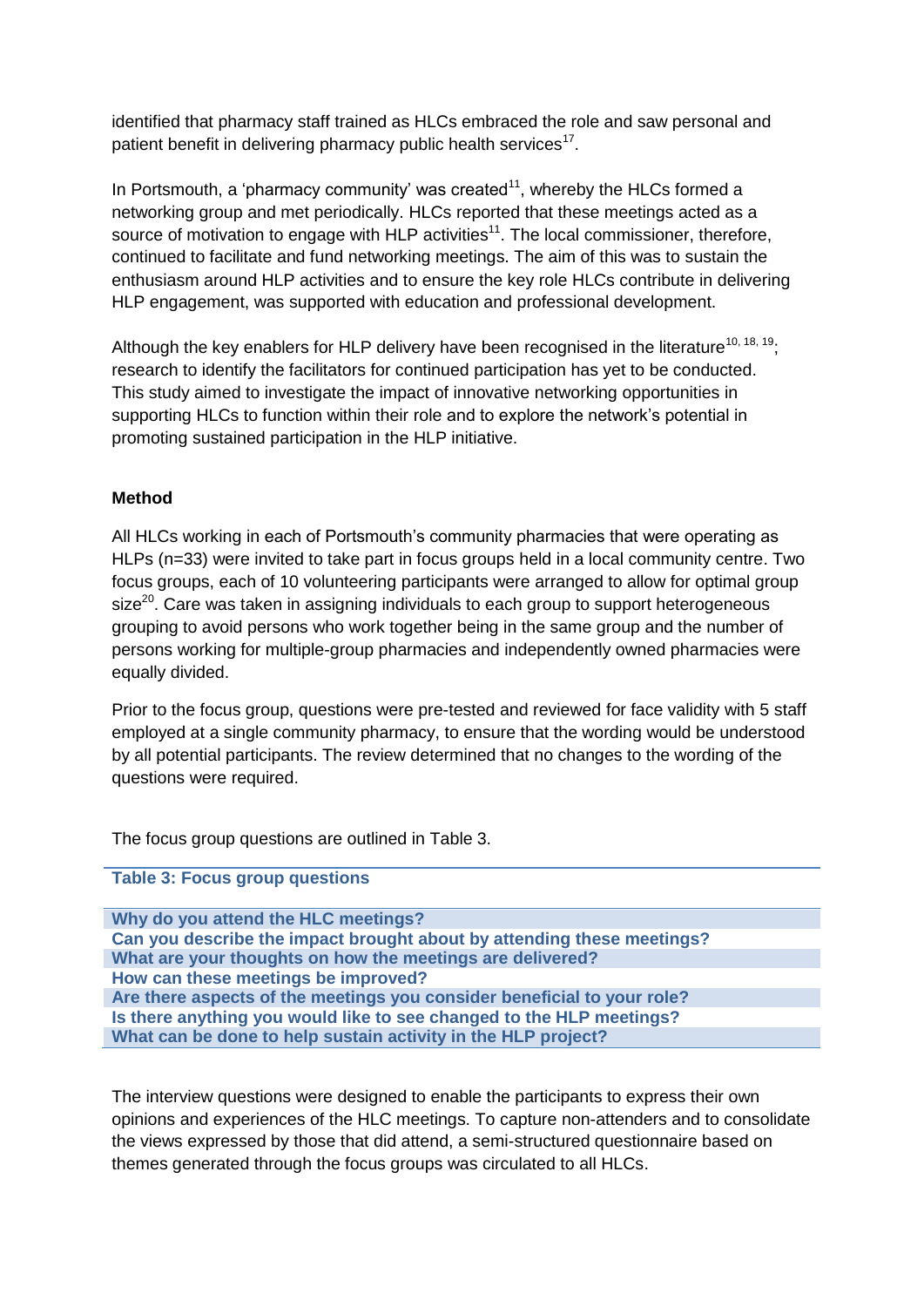Two trained assistants were present at each focus group: one as the moderator and the other managed audio-recording and making field notes $^{20}$  $^{20}$  $^{20}$ .

The discussions were transcribed verbatim by the researcher (ZN) and checked by the trained assistants. Analysis was by way of interpretative phenomenological analysis guided by grounded theory<sup>[21](#page-9-15)</sup>. The transcripts were read repeatedly; recurrent themes were identified and coded manually and consensus was reached by discussion between the researcher (ZN) and the two trained assistants. These were validated by a member of the research team (DB).

This research received a favourable opinion from the Portsmouth NHS Local Research Ethics Committee as part of the wider evaluation of the HLP in Portsmouth.(ref 10/H05012/6)

### **Results**

Twenty HLCs agreed to participate in the focus groups. Two focus groups, each of 10 participants were arranged. Each focus group lasted approximately 40 minutes. The themes from the first focus group re-emerged from the second focus group with similar emphasis and frequency, achieving saturation.

The semi-structured questionnaires confirmed the breadth of the themes and did not generate any further themes formulated in the focus groups.

Table 4 identifies the themes and sub-themes that emerged from the 2 focus groups.

| <b>Theme</b>                                     | <b>Sub-theme</b>                                                                                                                                                                                                                                                                                                                                                                                                                                |  |  |  |  |
|--------------------------------------------------|-------------------------------------------------------------------------------------------------------------------------------------------------------------------------------------------------------------------------------------------------------------------------------------------------------------------------------------------------------------------------------------------------------------------------------------------------|--|--|--|--|
| <b>Benefits of attending</b><br>the HLC meetings | An opportunity to network<br>$\bullet$<br>A source of motivation to engage in HLP activities<br>$\bullet$<br>A platform for discussions around health promotion<br>۰<br>campaigns<br>Sharing ideas of patient recruitment and service promotion<br>$\bullet$<br>Initiating relationships for collaborative projects in the local<br>$\bullet$<br>community<br>A sense of community in working together to achieve<br>$\bullet$<br>similar goals |  |  |  |  |
| <b>Setup and content of</b><br>the HLC meetings  | A central location and convenient timing are important<br>$\bullet$<br>A demonstration of good practice in delivering specific HLP<br>$\bullet$<br>services is a valued inclusion<br>Updates of specific pharmacies service activity and<br>$\bullet$<br>success acts to motivate further service delivery<br>Training delivered by practitioners involved in HLP services<br>$\bullet$<br>help contextualise the HLC role                      |  |  |  |  |
| <b>Future developments</b>                       | An advanced schedule of HLC meetings<br>$\bullet$<br>The formation of a group committee responsible for<br>۰<br>administrative tasks and communications<br>A facility to allow communications to continue in between<br>۰<br>meetings                                                                                                                                                                                                           |  |  |  |  |

|  | Table 4: Themes and sub-themes to have emerged from the focus groups |  |  |  |  |
|--|----------------------------------------------------------------------|--|--|--|--|
|  |                                                                      |  |  |  |  |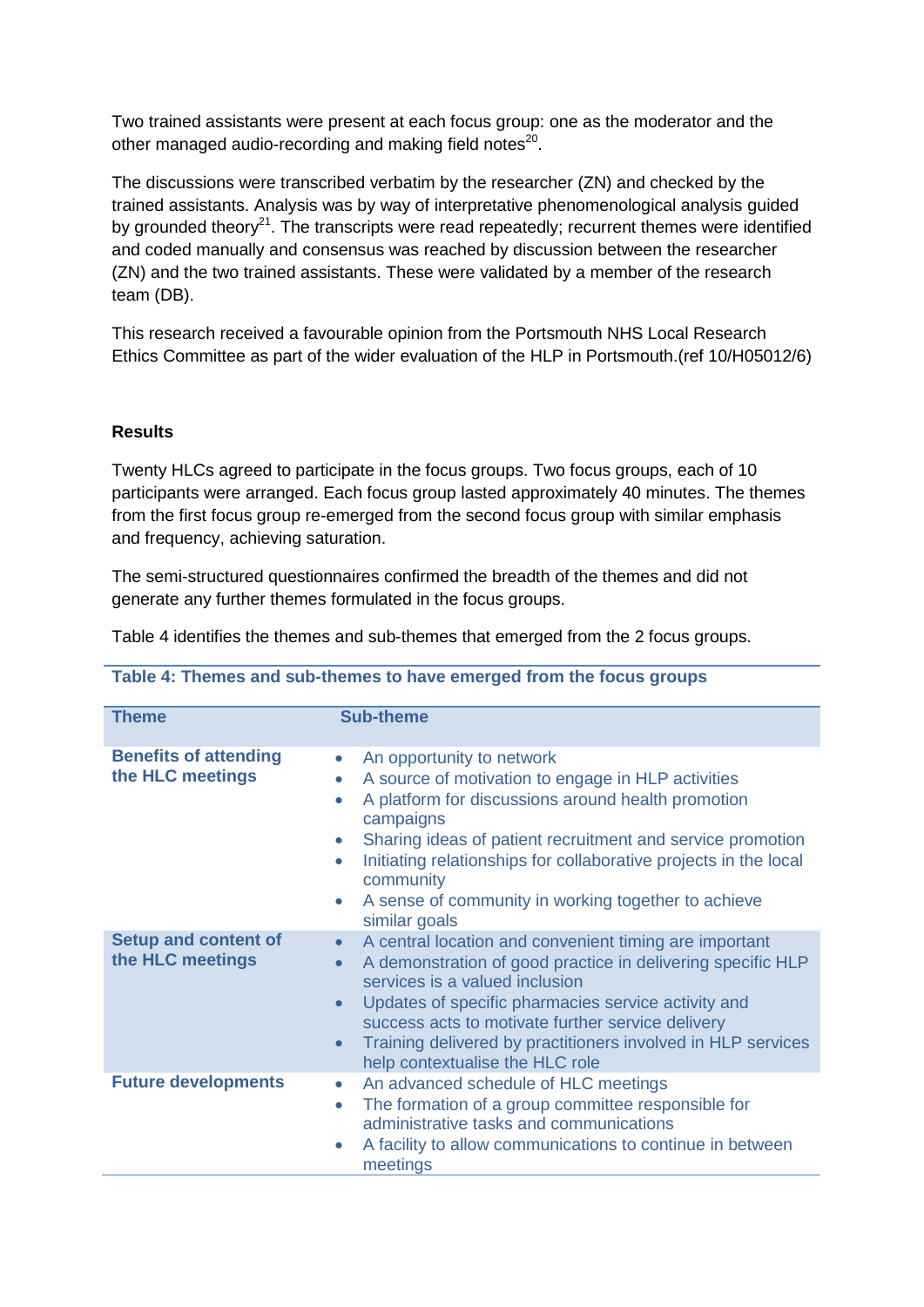# **Discussion**

The HLP initiative demonstrates an effective platform through which community pharmacy's role in delivering health and well-being services can be realised; this has been achieved through better utilisation of pharmacy staff<sup>[15,](#page-9-9) [22,](#page-9-16) [23](#page-9-17)</sup>. Research has identified effective team working and staff motivation as key enablers and facilitators in supporting the HLP initiative<sup>[11,](#page-9-5) [23](#page-9-17)</sup>. It would, therefore, seem unreasonable to consider implementation of the HLP project without considering the valuable role of HLCs and their contribution to sustained engagement in the project.

Early suggestions of strategies to facilitate continued engagement of HLCs are beginning to appear in local HLP evaluation documents<sup>[18,](#page-9-12) [19,](#page-9-13) [24](#page-9-18)</sup>; however, this report is the first to analyse the impact of such a strategy. Portsmouth, being the pilot site for the HLP project, was the first location to identify the potentially significant contribution of HLCs in HLP engagement. The investigation of the HLC community described in this study provides a valuable insight into their value for other HLP projects around the UK and further afield. It also helps to inform a business development model in the wider commercial environment.

This study specifically identified the benefits for HLCs in attending networking meetings facilitated and funded by the local commissioner of the service. Firstly, HLCs were enthused and returned to their workplace feeling more motivated to continue in their role. Secondly, the meetings provided an opportunity for HLCs to share ideas and initiate collaboration for health promotional activities outside of the workplace. Thirdly, the training incorporated into the meetings enhanced the HLCs' understanding of their role in public health services.

These findings support published research demonstrating that HLPs lead to the creation of a 'pharmacy community', whereby working relationships are established through interactions between staff at joint training sessions and continued communications in between sessions<sup>22</sup>. Furthermore, this study confirms research that has identified the role of the commissioner in supporting staff education and training to be important in HLP support<sup>[22,](#page-9-16) [23](#page-9-17)</sup>.

Similarly, it has been recognised in wider healthcare research, that communities working towards improving the health of specific groups of patients have found that they are more likely to be successful if they work collaboratively within their communities $^{25}$  $^{25}$  $^{25}$ .

It should be recognised that when a public funding agency ceases to remain involved in community projects, the effectiveness of the collaboration within a network may be diminished<sup>[26](#page-10-0)</sup>. The relevance of this is significant, since the commissioner's role has been recognised to support the HLP initiative; however the dynamic nature of the National Health Service (NHS) commissioning environment means that continued involvement in the project is not guaranteed.

The HLCs claimed that the absence of a facility for disseminating meeting details and allowing communication in between meetings resulted in variable HLC attendance. This was identified as a barrier impeding the progress and success of the meetings. HLCs saw the formation of a committee to take on the leadership of the group in managing communications and administrative functions to mitigate and improve poor communication previously encountered.

Implementation of a communication tool, which serves the desired functions as mentioned by the HLCs and the formation of a group committee to undertake administrative functions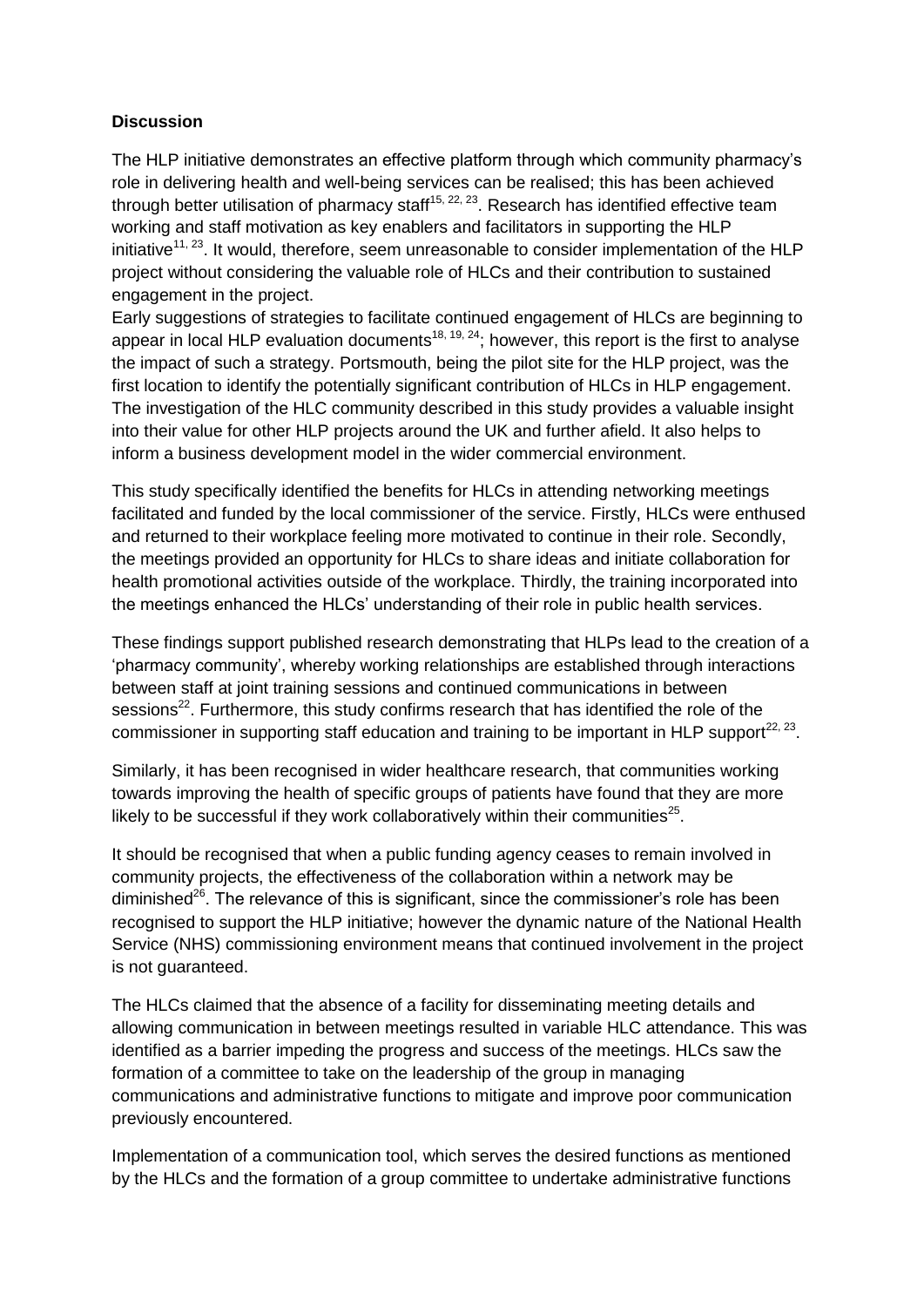are the next steps towards consolidating the sustainability of the HLP initiative through the motivation and contribution of HLCs.

An evaluation of these enterprises, including qualitative feedback on the usability and perceived benefits of a communication tool; and also analysis on the impact on HLP delivery would then be necessary and provide valuable information for the future development and sustainability of HLP programs elsewhere.

# **Conclusion**

The HLP project was introduced to improve patient outcomes by increasing pharmacy's contribution to promoting better health, prevention and early detection of disease and managing patients with long-term conditions. Evaluations of the project throughout the UK are consistent in that the project produces a strong community of participating pharmacies and clients have benefitted from the services provided. Furthermore, there is evidence that the project has served to reduce pressure on family doctor services and HLP services have been accessed by patients who would have otherwise not sought professional advice.

This study has added to the existing body of evidence that HLCs are motivated to develop their role in delivering pharmacy services and are key facilitators in continued participation in the HLP project. This research has identified the important contribution of HLC network meetings in providing HLCs with professional development, networking opportunities and continued enthusiasm.

Furthermore this study offers recommendations to develop and sustain the HLC network, through the formation of a group committee and establishing a robust communication facility accessible in between meetings.

The HLP project in Portsmouth is well established and the successful implementation has been employed to inform the design of HLP projects throughout the UK. The focus now is to build a successful strategy to sustain the positive outcomes building on the recognised enablers of the project. This study contributes further lessons learnt to guide health commissioners and service implementers to best support staff development, involvement and motivation through innovative practice.

- <span id="page-8-0"></span>**1.** U. K. Parliament Department of Health. Healthy Lives, Healthy People: Our strategy for public health in England: TSO; 2010. (Available at:)http://www.dh.gov.uk/en/Publicationsandstatistics/Publications/PublicationsPolicyAndG uidance/DH 121941. Accessed November  $11<sup>th</sup>$ , 2015.
- **2.** Australian Government: Dept H, Ageing. Building a 21st Century Primary Health Care System: Australia's First National Primary Health Care Strategy. 2010.
- **3.** Scahill S, Harrison J, Carswell P, Shaw J. Health care policy and community pharmacy: implications for the New Zealand primary health care sector. *NZ Med J.* 2010;123:41-51.
- <span id="page-8-1"></span>**4.** Eades CE, Ferguson JS, O'Carroll RE. Public health in community pharmacy: a systematic review of pharmacist and consumer views. *BMC public health.* 2011;11:582.
- <span id="page-8-2"></span>**5.** Anderson C. Health promotion in community pharmacy: the UK situation. *Patient education and counseling.* 2000;39:285-291.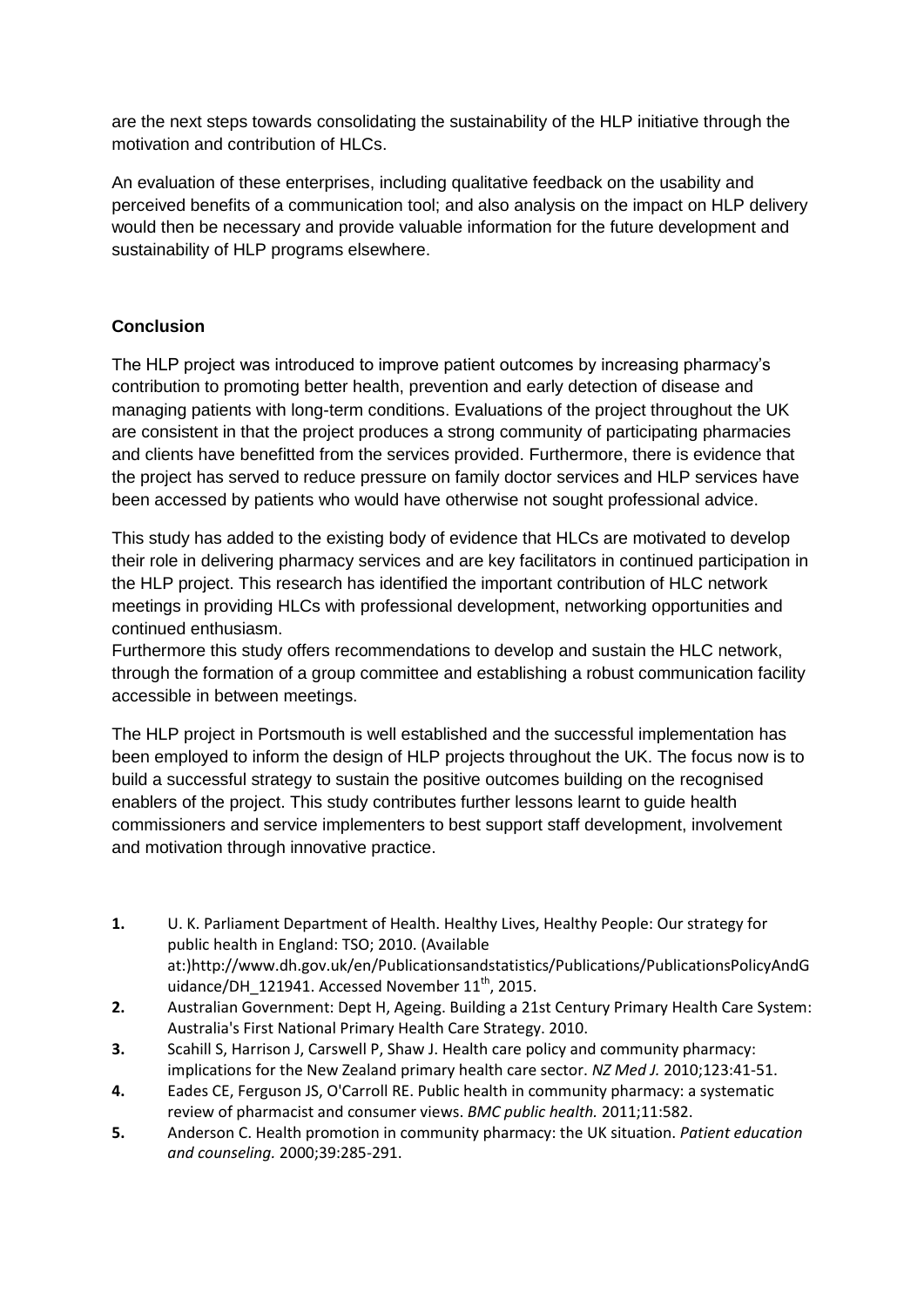- <span id="page-9-0"></span>**6.** Anderson C, Blenkinsopp A, Armstrong M. Feedback from community pharmacy users on the contribution of community pharmacy to improving the public's health: a systematic review of the peer reviewed and non-peer reviewed literature 1990--2002. *Health Expectations.* 2004;7:191-202 112p.
- <span id="page-9-1"></span>**7.** U. K. Parliament Department of Health. Pharmacy in England: Building on Strengths -Delivering the Future: TSO; 2008. (Available at:)www.dh.gov.uk/en/Publicationsandstatistics/Publications/PublicationsPolicyAndGuidanc e/DH\_083815.Accessed November  $11^{th}$ , 2015
- <span id="page-9-2"></span>**8.** National Pharmacy Association. Healthy Living Pharmacy Overview: St Albans: National Pharmacy Association. Available online at: [http://www.npa.co.uk/Documents/HLP/HLP\\_overview\\_12;](http://www.npa.co.uk/Documents/HLP/HLP_overview_12;) 2011. Accessed November 11<sup>th</sup>, 2015.
- <span id="page-9-3"></span>**9.** Brown D, Portlock J, Rutter P. Review of services provided by pharmacies that promote healthy living. *Int J Clin Pharm.* 2012;34:399-409.
- <span id="page-9-4"></span>**10.** Duggan C, Evans D, Holden M, et al. Evaluation of the healthy living pharmacy pathfinder work programme 2011-2012. *Healthy Living Pharmacy.* 2013.
- <span id="page-9-5"></span>**11.** Brown D, Portlock J, Rutter P, Nazar Z. From community pharmacy to healthy living pharmacy: Positive early experiences from Portsmouth, England. *Research in Social and Administrative Pharmacy.* 2014;10:72-87.
- <span id="page-9-6"></span>**12.** Dale J, Potter R, Owen K, Parsons N, Realpe A, Leach J. Retaining the general practitioner workforce in England: what matters to GPs? A cross-sectional study. *BMC Family Practice.* 2015;16:1-11.
- <span id="page-9-7"></span>**13.** Anderson C, Blenkinsopp A. Community pharmacy supply of emergency hormonal contraception: a structured literature review of international evidence. *Human Reproduction.* 2006;21:272-284.
- <span id="page-9-8"></span>**14.** Schafheutle EI, Samuels T, Hassell K. Support staff in community pharmacy: Who are they and what do they want? *International Journal of Pharmacy Practice.* 2008;16:57-63.
- <span id="page-9-9"></span>**15.** Ferguson R. Skill mix in the pharmacy. *Chemist & Druggist.* 2015;282:14-16 13p.
- <span id="page-9-10"></span>**16.** Royal Society for Public Health. Level 2 Award in Understanding Health Improvement. Web site https://www.rsph.org.uk/en/qualifications/qualifications.cfm?level=2 Updated 2015. Accessed November 11<sup>th</sup>, 2015.
- <span id="page-9-11"></span>**17.** Rutter P, Vryaparj G. Qualitative exploration of the views of healthy living champions from pharmacies in England. *Int J Clin Pharm.* 2015;37:27-30.
- <span id="page-9-12"></span>**18.** Langley CA, Bush J, Patel A. An Evaluation: The Implementation and Impact of Healthy Living Pharmacies within the Heart of Birmingham. 2014.
- <span id="page-9-13"></span>**19.** Mohan L, McNaughton R, Shucksmith J. An evaluation of the Tees healthy living pharmacy pilot scheme. *Middlesborough: University of Teesside, Health and Social Care Institute.* 2013.
- <span id="page-9-14"></span>**20.** Barbour R. *Doing focus groups*: Sage; 2008.
- <span id="page-9-15"></span>**21.** Smith JA. Beyond the divide between cognition and discourse: Using interpretative phenomenological analysis in health psychology. *Psychology and health.* 1996;11:261-271.
- <span id="page-9-16"></span>**22.** Firth H, Todd A, Bambra C. Benefits and barriers to the public health pharmacy: a qualitative exploration of providers' and commissioners' perceptions of the Healthy Living Pharmacy framework. *Perspectives in public health.* 2015:1757913915579457.
- <span id="page-9-17"></span>**23.** Donovan G, Paudyal V. England's Healthy Living Pharmacy (HLP) Initiative: Facilitating the Engagement of Pharmacy Support Staff in Public Health. *Research in Social and Administrative Pharmacy.* 2015.
- <span id="page-9-18"></span>**24.** Ali L, An-Enbaree A, Aurangzeb M, Hussain N, Hussain S. Evaluation of the West Yorkshire Healthy Living Pharmacy Programme. 2014.
- <span id="page-9-19"></span>**25.** Satcher D. Our commitment to eliminate racial and ethnic health disparities. *Yale J. Health Pol'y L. & Ethics.* 2001;1:1.